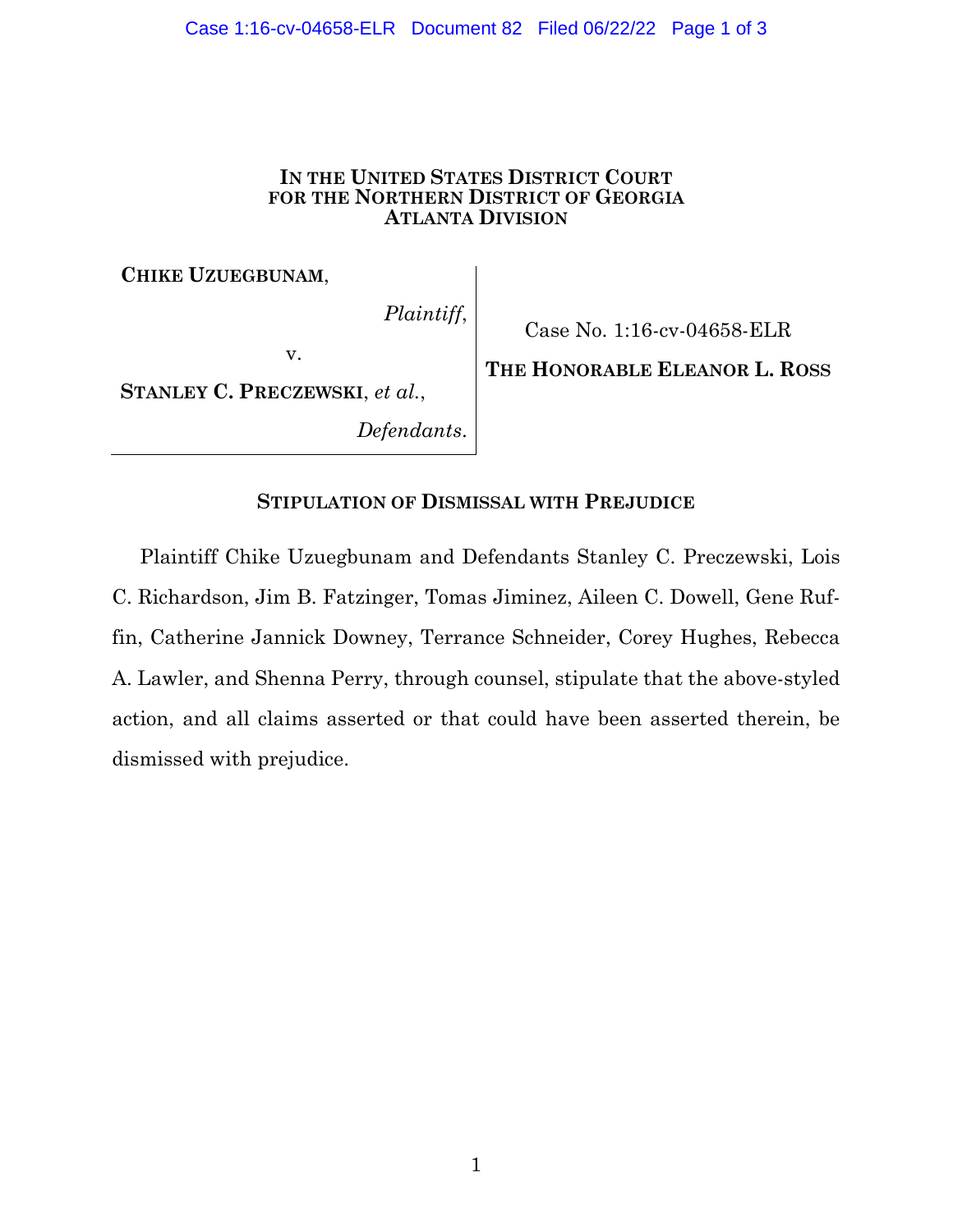Respectfully submitted this the 22nd day of June, 2022.

*/s/ Travis C. Barham* DAVID A. CORTMAN Georgia Bar No. 188810 TRAVIS C. BARHAM Arizona Bar No. 024867 Georgia Bar No. 753251 1000 Hurricane Shoals Road N.E., Ste. D-1100 Lawrenceville, Georgia 30043 Telephone: (770) 339–0774 Facsimile: (770) 339–6744 dcortman@ADFlegal.org tbarham@ADFlegal.org

TYSON C. LANGHOFER\* Arizona Bar No. 032589 ALLIANCE DEFENDING FREEDOM 44180 Riverside Parkway Lansdowne, Virginia 20176 Telephone: (571) 707–4655 Facsimile: (571) 707–4656 tlanghofer@ADFlegal.org

\* Admitted *pro hac vice.* 

*Attorneys for Plaintiff*

*/s/ Ellen Cusimano*

CHRISTOPHER CARR Attorney General KATHLEEN M. PACIOUS Deputy Attorney General ROGER CHALMERS Senior Assistant Attorney General ELLEN CUSIMANO Assistant Attorney General 40 Capitol Square, Southwest Atlanta, Georgia 30334-1300 Telephone: (404) 463–8850 Facsimile: (404) 651–5304 rchalmers@law.ga.gov ecusimano@law.ga.gov

*Attorneys for Defendants*